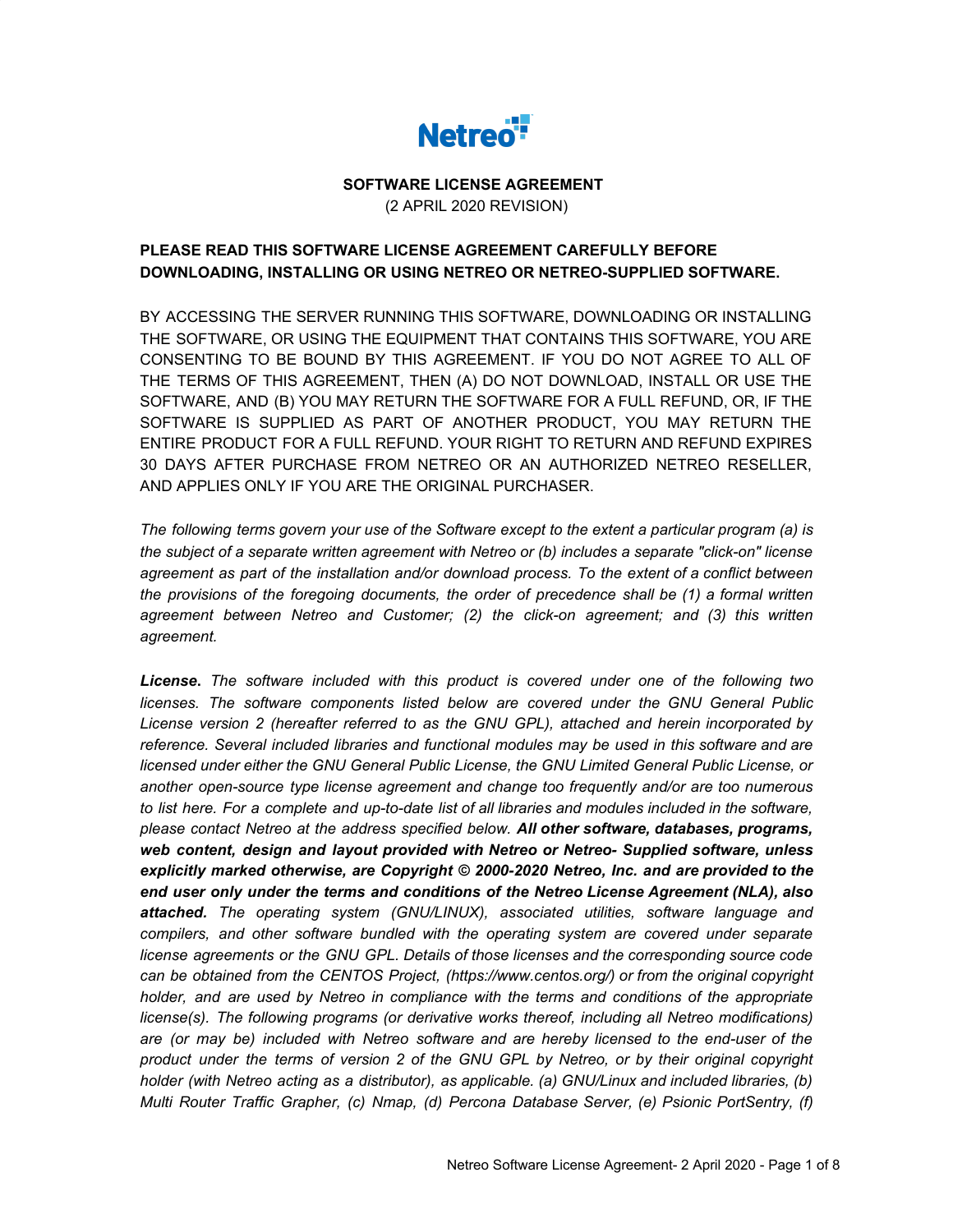*Round-Robin Database Tool, (g) OpenVPN, (h) Postfix.*

*To receive source code for the software included under the GNU GPL in electronic format, please send a written request and a check or money order for US\$18.50 (to cover postage, media, and handling) to: Netreo Incorporated, ATTN: Source Code Distribution, 8717 Research Drive, Suite #150, Irvine CA 92618.*

### *Netreo License Agreement*

Subject to the terms and conditions of and except as otherwise provided in this Agreement, Netreo, Inc. ("Netreo") and its suppliers grant to Customer ("Customer") a nonexclusive and nontransferable license to use the specific Netreo software, program modules, feature set(s), or feature(s) for which Customer has paid the required license fees (the "Software"), in object code form only. In addition, the foregoing license shall also be subject to each of the following limitations:

• Unless otherwise expressly provided in the documentation, Customer shall use the Software solely as embedded in, for execution on, or (where the applicable documentation permits installation on non-Netreo provided equipment) for communication with Netreo equipment owned or leased by Customer;

• Customer's use of the Software shall be limited to use on a single hardware chassis and logical or virtual operating system, as applicable, or use on such greater number of chassis or operating systems as Customer may have paid Netreo the required license fee to use;

• Customer's use of the Software shall also be limited, as applicable and set forth in Customer's purchase order or in Netreo's product catalog, user documentation, or web site, to a maximum number of polled elements (i.e., devices and/or logical operating systems from which the software collects information). Customer's use of the Software shall also be limited by any other restrictions set forth in Customer's purchase order or in Netreo's product catalog, user documentation or web site for the Software.

**NOTE**: For evaluation or beta copies for which Netreo does not charge a license fee, the above requirement to pay a license fee does not apply, but the evaluation or beta software may expire on a specific date, at Netreo's sole discretion, after which time the payment of a license fee shall be required to prevent the software from ceasing operation.

In the event that the software ceases operation due to non-payment of license fees, Netreo shall have no obligation to retain or return Customers' data, configuration, or other information collected by or stored in the Software, and will destroy such data in a manner and time frame that is reasonable and customary for the software industry.

*1. General Limitations.* Except as otherwise expressly provided under this Agreement, or expressly provided in a separate contract properly executed by both parties (which terms shall supersede any part of this license agreement with which they conflict), Customer shall have no right, and Customer specifically agrees not to:

(i) transfer, assign or sublicense its license rights to any other person, or use the Software on unauthorized or secondhand Netreo equipment, and any such attempted transfer, assignment or sublicense shall be void;

(ii) make error corrections to or otherwise modify or adapt the Software or create derivative works based upon the Software, or to permit third parties to do the same; or

(iii) decompile, decrypt, reverse engineer, disassemble or otherwise reduce the Software to human-readable form to gain access to trade secrets or confidential information in the Software.

(iv) bypass the authentication systems designed into the software to control access to the Software or the underlying operating system on which the software executes, or any daemon, network service, or component thereof, in a manner not consistent with the publically available documentation for the Software.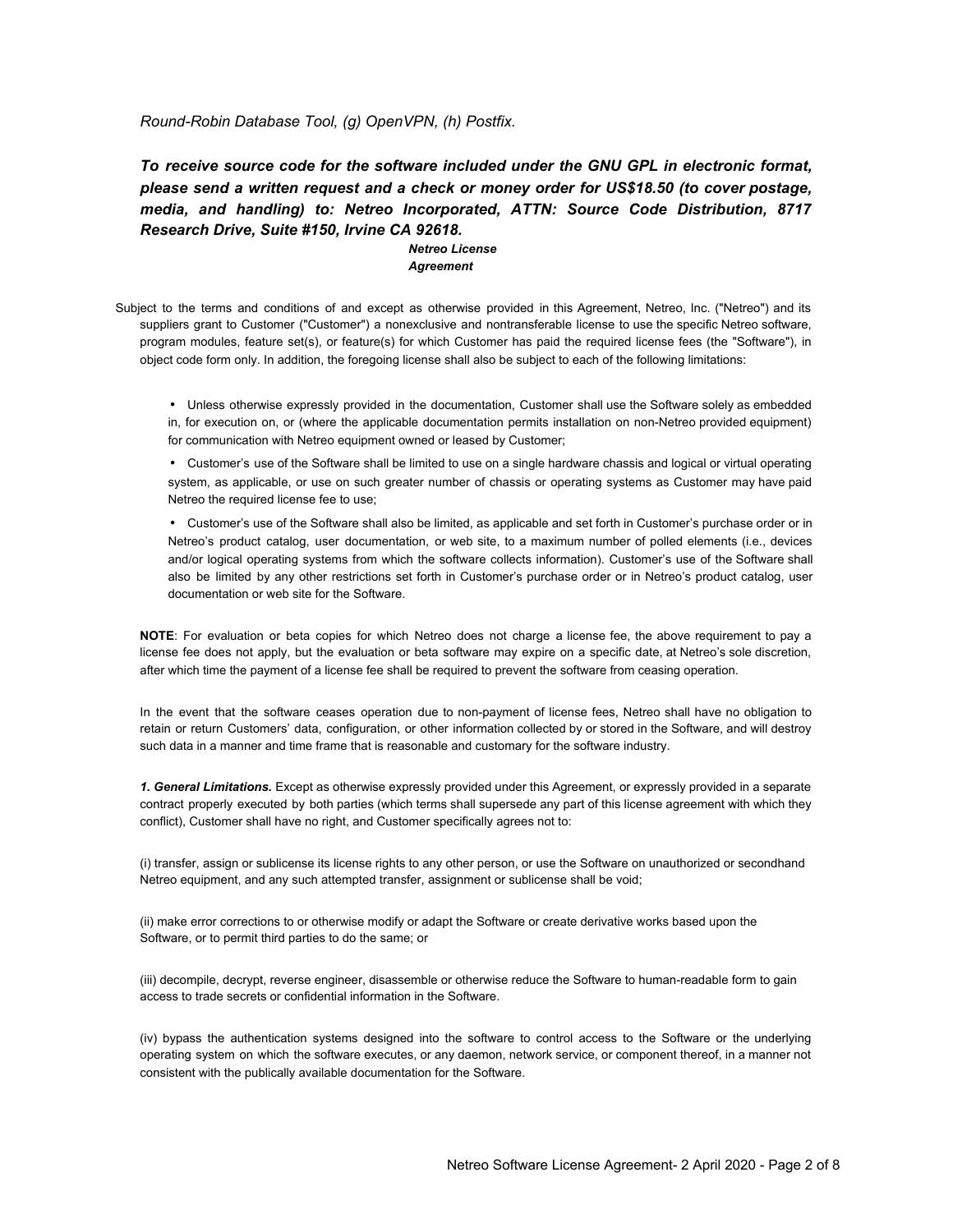To the extent required by law, at Customer's request, Netreo shall provide Customer with the interface information needed to achieve interoperability between the Software and another independently created program, which may (at Netreo's sole discretion) require the payment of an additional fee to Netreo. Customer shall observe strict obligations of confidentiality with respect to such information.

*2. Upgrades and Additional Copies.* For purposes of this Agreement, "Software" shall include (and the terms and conditions of this Agreement shall apply to) any upgrades, updates, bug fixes, or modified versions (collectively, "Upgrades") or backup copies of the Software licensed or provided to Customer by Netreo or an authorized distributor. NOTWITHSTANDING ANY OTHER PROVISION OF THIS AGREEMENT: (1) CUSTOMER HAS NO LICENSE OR RIGHT TO USE ANY SUCH ADDITIONAL COPIES OR UPGRADES UNLESS CUSTOMER, AT THE TIME OF ACQUIRING SUCH COPY OR UPGRADE, ALREADY HOLDS A VALID LICENSE TO THE ORIGINAL SOFTWARE AND HAS PAID THE APPLICABLE FEE FOR THE UPGRADE; (2) USE OF UPGRADES IS LIMITED TO NETREO SOFTWARE FOR WHICH CUSTOMER IS THE ORIGINAL END USER PURCHASER OR LESSEE OR WHO OTHERWISE HOLDS A VALID LICENSE TO USE THE SOFTWARE WHICH IS BEING UPGRADED; AND (3) USE OF ADDITIONAL COPIES IS LIMITED TO OFFLINE BACKUP PURPOSES ONLY UNLESS EXPLICITLY LICENSED FOR ANOTHER USE IN WRITING.

*3. Proprietary Notices.* Customer agrees to maintain and reproduce all copyright and other proprietary notices on all copies, in any form, of the Software in the same form and manner that such copyright and other proprietary notices are included on the Software. Except as expressly authorized in this Agreement, Customer shall not make any copies or duplicates or any Software without the prior

written permission of Netreo. Customer may make such backup copies of the Software as may be necessary for Customer's lawful use, provided Customer affixes to such copies all copyright, confidentiality, and proprietary notices that appear on the original.

*4. Protection of Information.* Customer agrees that aspects of the Software and associated documentation, including the specific design and structure of individual programs, constitute trade secrets and/or copyrighted material of Netreo. Customer shall not disclose, provide, or otherwise make available such trade secrets or copyrighted material in any form to any third party without the prior written consent of Netreo. Customer shall implement reasonable security measures to protect such trade secrets and copyrighted material. Title to Software and documentation shall remain solely with Netreo.

*5. Limited Warranty.* If Customer obtained the Software directly from Netreo, then Netreo warrants that during the Warranty Period (as defined below): (i) the media on which the Software is furnished (if any) will be free of defects in materials and workmanship under normal use; and (ii) the Software will substantially conform to its published specifications. The "Warranty Period" means a period beginning on the date of Customer's receipt of the Software and ending on the later of (a) thirty (30) days from the date of initial shipment of the Software by Netreo, or (b) the end of the minimum period required by the law of the applicable jurisdiction. The limited warranties extend only to Customer as the original licensee. Customer's sole and exclusive remedy and the entire liability of Netreo and its suppliers under these limited warranties will be, at Netreo or its service center's option, repair, replacement, or refund of the Software if reported (or, upon request, returned) to Netreo or its designee. Except as expressly granted in this Agreement, the Software is provided **AS IS**. Netreo does not warrant that the Software is error free or that Customer will be able to operate the Software without problems or interruptions. In addition, due to the continual development of new techniques for intruding upon and attacking networks and systems, Netreo does not warrant that the Software, operating system, or any equipment, system, or network on which the Software is used will be free of vulnerability to intrusion or attack.

This warranty does not apply if the Software (a) is licensed for beta, evaluation, testing, or demonstration purposes for which Netreo does not receive a license fee, (b) has been altered, except by Netreo, (c) has not been installed, operated, repaired, or maintained in accordance with instructions supplied by Netreo, (d) has been subjected to abnormal physical or electrical stress, misuse, negligence, or accident, or (e) is used in ultra-hazardous activities or environments.

*6. Disclaimer of Warranties.* EXCEPT AS SPECIFIED IN THIS WARRANTY, ALL EXPRESS OR IMPLIED CONDITIONS, REPRESENTATIONS, AND WARRANTIES INCLUDING, WITHOUT LIMITATION, ANY IMPLIED WARRANTY OR CONDITION OF MERCHANTABILITY, FITNESS FOR A PARTICULAR PURPOSE, NONINFRINGEMENT, SATISFACTORY QUALITY OR ARISING FROM A COURSE OF DEALING, USAGE, OR TRADE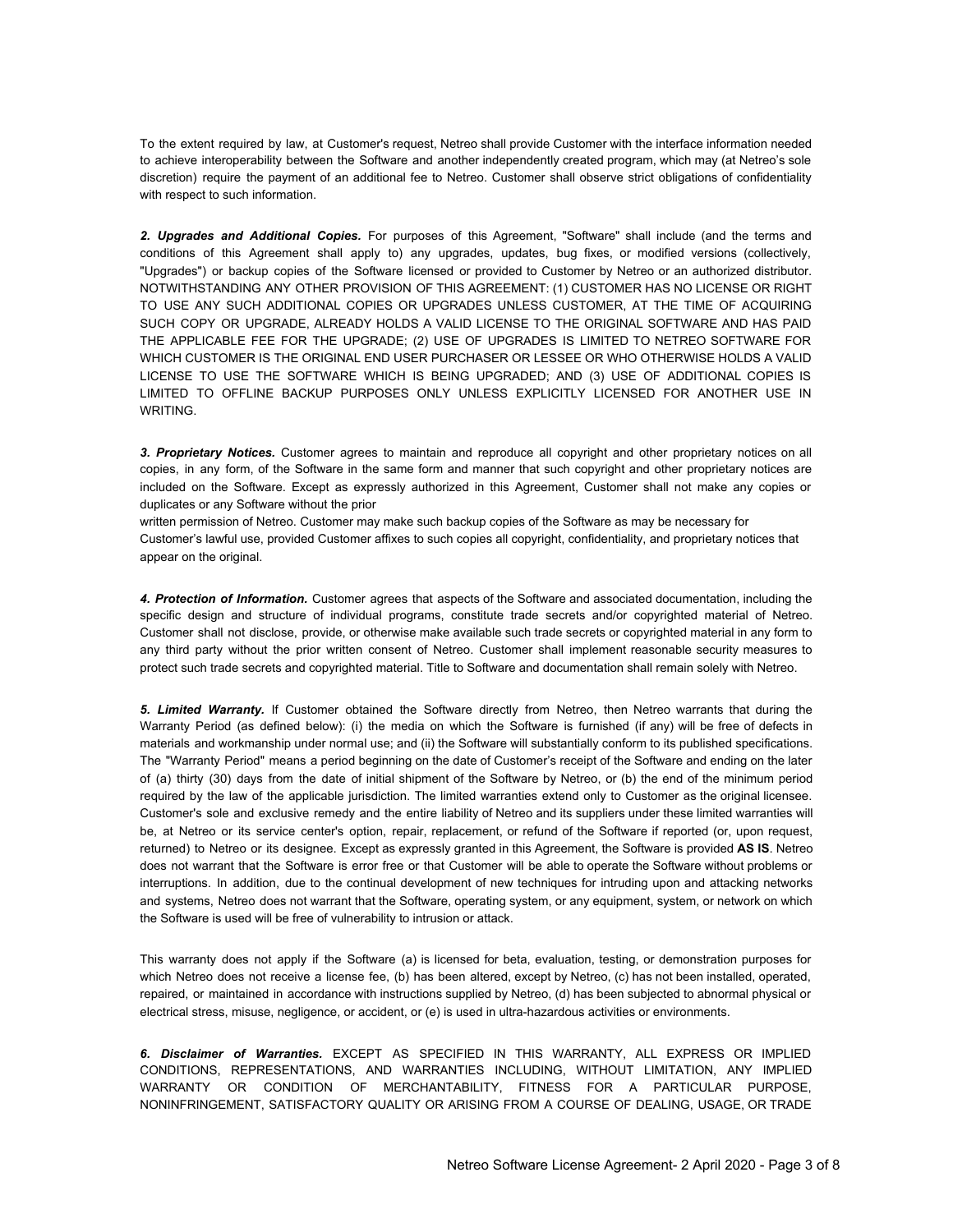PRACTICE, ARE HEREBY EXCLUDED TO THE EXTENT ALLOWED BY APPLICABLE LAW. TO THE EXTENT AN IMPLIED WARRANTY CANNOT BE EXCLUDED, SUCH WARRANTY IS LIMITED IN DURATION TO THE WARRANTY PERIOD. BECAUSE SOME STATES OR JURISDICTIONS DO NOT ALLOW LIMITATIONS ON HOW LONG AN IMPLIED WARRANTY LASTS, THE ABOVE LIMITATION MAY NOT APPLY TO YOU.

THIS WARRANTY GIVES YOU SPECIFIC LEGAL RIGHTS, AND YOU MAY ALSO HAVE OTHER RIGHTS WHICH VARY FROM JURISDICTION TO JURISDICTION.

*7. Disclaimer of Liabilities.* IN NO EVENT WILL NETREO OR ITS SUPPLIERS BE LIABLE FOR ANY LOST REVENUE, PROFIT, OR DATA, OR FOR SPECIAL, INDIRECT, CONSEQUENTIAL, INCIDENTAL, OR PUNITIVE DAMAGES HOWEVER CAUSED AND REGARDLESS OF THE THEORY OF LIABILITY ARISING OUT OF THE USE OF OR INABILITY TO USE THE SOFTWARE EVEN IF NETREO OR ITS SUPPLIERS HAVE BEEN ADVISED OF THE POSSIBILITY OF SUCH DAMAGES. In no event shall Netreo's or its suppliers' liability to Customer, whether in contract, tort (including negligence or gross negligence), or otherwise, exceed the total price paid by Customer to Netreo for the Software License (not including services) in the immediately preceding twelve months. The foregoing limitations shall apply even if the above-stated warranty fails of its essential purpose. BECAUSE SOME STATES OR JURISDICTIONS DO NOT ALLOW LIMITATION OR EXCLUSION OF CONSEQUENTIAL OR INCIDENTAL DAMAGES, THE ABOVE LIMITATION MAY NOT APPLY TO YOU.

*8. Term and Termination.* This Agreement is effective until terminated. Customer may terminate this Agreement at any time by destroying all copies of Software including any documentation. Customer's license rights under this Agreement will terminate immediately without notice from Netreo if Customer fails to comply with any provision of this Agreement. Upon termination, Customer must destroy all copies of Software in its possession or control. Netreo may require proof from Customer of such destruction at Netreo's sole discretion, which must be provided by Customer within five calendar days of such request.

*9. Customer Records.* Customer grants to Netreo and its independent accountants or agents the right to examine Customer's computer systems, networks, books, records, and accounts during Customer's normal business hours to verify compliance with this Agreement. In the event such audit discloses non-compliance with this Agreement, Customer shall promptly pay to Netreo the appropriate licensing fees. Any such examination and the complete results thereof shall be held in Strict Confidence by all parties.

*10. Export.* Netreo's Software, including technical data and documentation, is subject to U.S. export control laws, including the U.S. Export Administration Act and its associated regulations, the International Traffic in Arms Regulation (ITAR) and its associated regulations, and may also be subject to export or import regulations in other countries. Customer agrees to comply strictly with all such regulations and acknowledges that it has the responsibility to obtain licenses to export, re-export, or import Software.

*11. Restricted Rights.* Netreo's commercial software and commercial computer software documentation is provided to United States Government agencies in accordance with the terms of this Agreement, and per subparagraph "(c)" of the "Commercial Computer Software - Restricted Rights" clause at FAR 52.227-19 (June 1987). For DOD agencies, the restrictions set forth in the "Technical Data-Commercial Items" clause at DFARS 252.227-7015 (Nov 1995) shall also apply.

*12. General.* This Agreement shall be governed by and construed in accordance with the laws of the State of California, United States of America, as if performed wholly within the state and without giving effect to the principles of conflict of law. If any portion hereof is found to be void or unenforceable, the remaining provisions of this Agreement shall remain in full force and effect. Netreo hereby specifically disclaims the UN Convention on Contracts for the International Sale of Goods. Except as expressly provided herein, this Agreement constitutes the entire agreement between the parties with respect to the license of the Software and supercedes any conflicting or additional terms contained in the purchase order.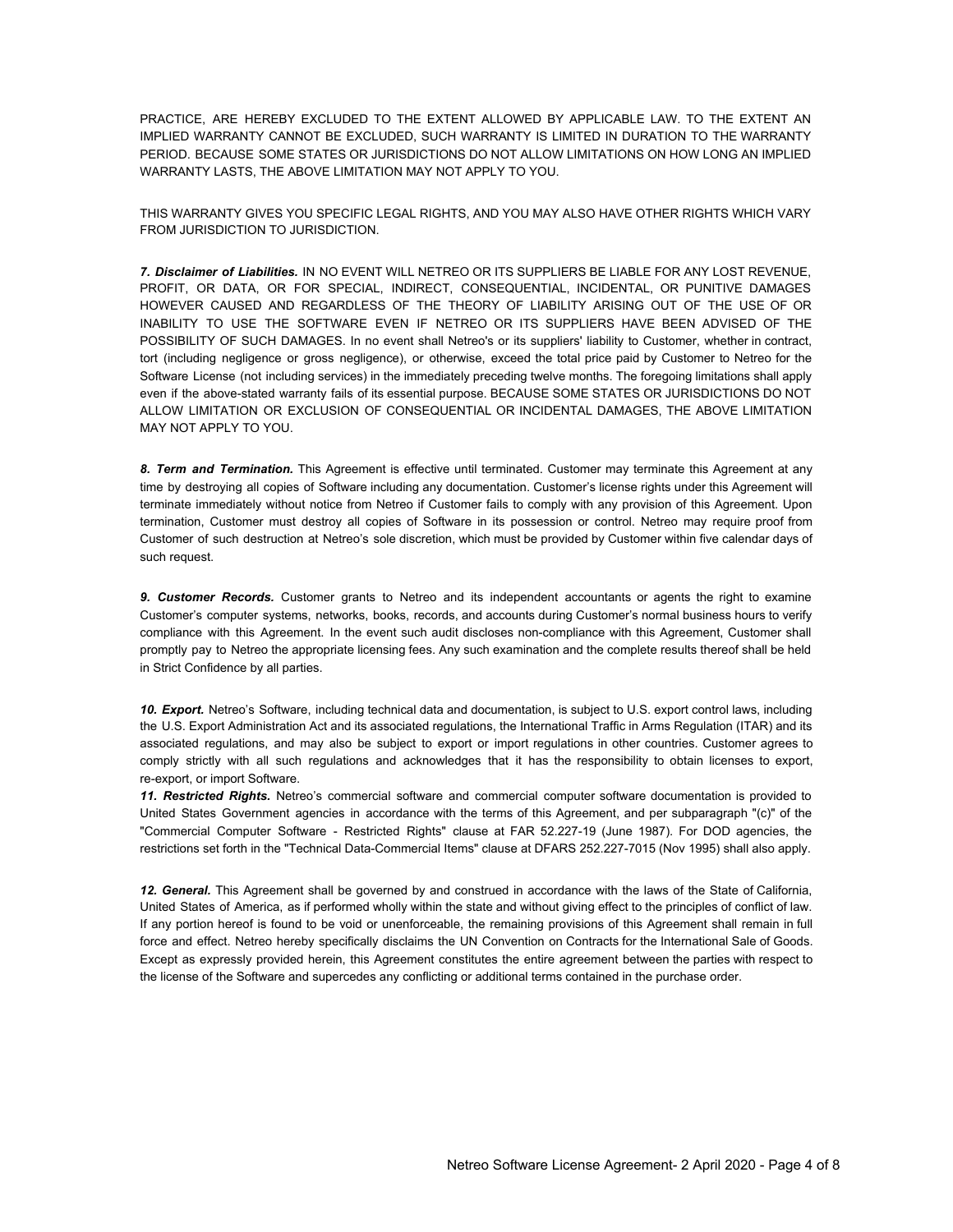**NOTE: The following license applies to any software code distributed under the GNU General Public License, including but not limited to the specific software identified on page 1 of this Agreement. It is provided here for reference only and is not written, enforced, or amendable by Netreo Inc.**

## **GNU GENERAL PUBLIC LICENSE Version 2, June 1991**

Copyright (C) 1989, 1991 Free Software Foundation, Inc. 59 Temple Place, Suite 330, Boston, MA 02111-1307 USA

Everyone is permitted to copy and distribute verbatim copies of this license document, but changing it is not allowed.

## **Preamble**

- The licenses for most software are designed to take away your freedom to share and change it. By contrast, the GNU General Public License is intended to guarantee your freedom to share and change free software--to make sure the software is free for all its users. This General Public License applies to most of the Free Software Foundation's software and to any other program whose authors commit to using it. (Some other Free Software Foundation software is covered by the GNU Library General Public License instead.) You can apply it to your programs, too.
- When we speak of free software, we are referring to freedom, not price. Our General Public Licenses are designed to make sure that you have the freedom to distribute copies of free software (and charge for this service if you wish), that you receive source code or can get it if you want it, that you can change the software or use pieces of it in new free programs; and that you know you can do these things.
- To protect your rights, we need to make restrictions that forbid anyone to deny you these rights or to ask you to surrender the rights. These restrictions translate to certain responsibilities for you if you distribute copies of the software, or if you modify it.
- For example, if you distribute copies of such a program, whether gratis or for a fee, you must give the recipients all the rights that you have. You must make sure that they, too, receive or can get the source code. And you must show them these terms so they know their rights.
- We protect your rights with two steps: (1) copyright the software, and (2) offer you this license which gives you legal permission to copy, distribute and/or modify the software.
- Also, for each author's protection and ours, we want to make certain that everyone understands that there is no warranty for this free software. If the software is modified by someone else and passed on, we want its recipients to know that what they have is not the original, so that any problems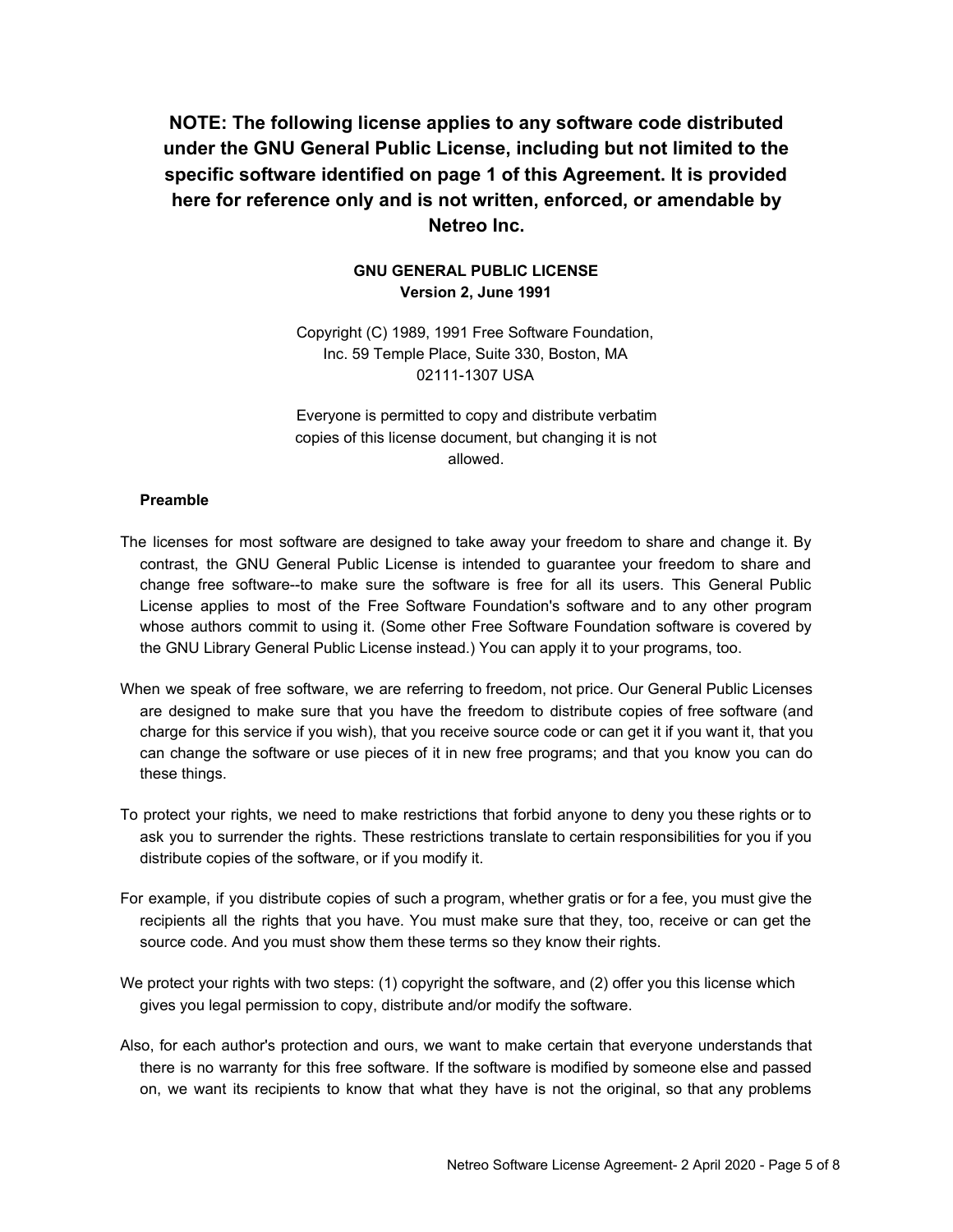introduced by others will not reflect on the original authors' reputations.

Finally, any free program is threatened constantly by software patents. We wish to avoid the danger that redistributors of a free program will individually obtain patent licenses, in effect making the program proprietary. To prevent this, we have made it clear that any patent must be licensed for everyone's free use or not licensed at all.

The precise terms and conditions for copying, distribution and modification follow.

### **GNU GENERAL PUBLIC LICENSE TERMS AND CONDITIONS FOR COPYING, DISTRIBUTION AND MODIFICATION**

0. This License applies to any program or other work which contains a notice placed by the copyright holder saying it may be distributed under the terms of this General Public License. The "Program", below, refers to any such program or work, and a "work based on the Program" means either the Program or any derivative work under copyright law: that is to say, a work containing the Program or a portion of it, either verbatim or with modifications and/or translated into another language. (Hereinafter, translation is included without limitation in the term "modification".) Each licensee is addressed as "you".

Activities other than copying, distribution and modification are not covered by this License; they are outside its scope. The act of running the Program is not restricted, and the output from the Program is covered only if its contents constitute a work based on the Program (independent of having been made by running the Program). Whether that is true depends on what the Program does.

1. You may copy and distribute verbatim copies of the Program's source code as you receive it, in any medium, provided that you conspicuously and appropriately publish on each copy an appropriate copyright notice and disclaimer of warranty; keep intact all the notices that refer to this License and to the absence of any warranty; and give any other recipients of the Program a copy of this License along with the Program.

You may charge a fee for the physical act of transferring a copy, and you may at your option offer warranty protection in exchange for a fee.

2. You may modify your copy or copies of the Program or any portion of it, thus forming a work based on the Program, and copy and distribute such modifications or work under the terms of Section 1 above, provided that you also meet all of these conditions:

a) You must cause the modified files to carry prominent notices stating that you changed the files and the date of any change.

- b) You must cause any work that you distribute or publish, that in whole or in part contains or is derived from the Program or any part thereof, to be licensed as a whole at no charge to all third parties under the terms of this License.
- c) If the modified program normally reads commands interactively when run, you must cause it, when started running for such interactive use in the most ordinary way, to print or display an announcement including an appropriate copyright notice and a notice that there is no warranty (or else, saying that you provide a warranty) and that users may redistribute the program under these conditions, and telling the user how to view a copy of this License. (Exception: if the Program itself is interactive but does not normally print such an announcement, your work based on the Program is not required to print an announcement.)

These requirements apply to the modified work as a whole. If identifiable sections of that work are not derived from the Program, and can be reasonably considered independent and separate works in themselves, then this License, and its terms, do not apply to those sections when you distribute them as separate works. But when you distribute the same sections as part of a whole which is a work based on the Program, the distribution of the whole must be on the terms of this License, whose permissions for other licensees extend to the entire whole, and thus to each and every part regardless of who wrote it.

Thus, it is not the intent of this section to claim rights or contest your rights to work written entirely by you; rather, the intent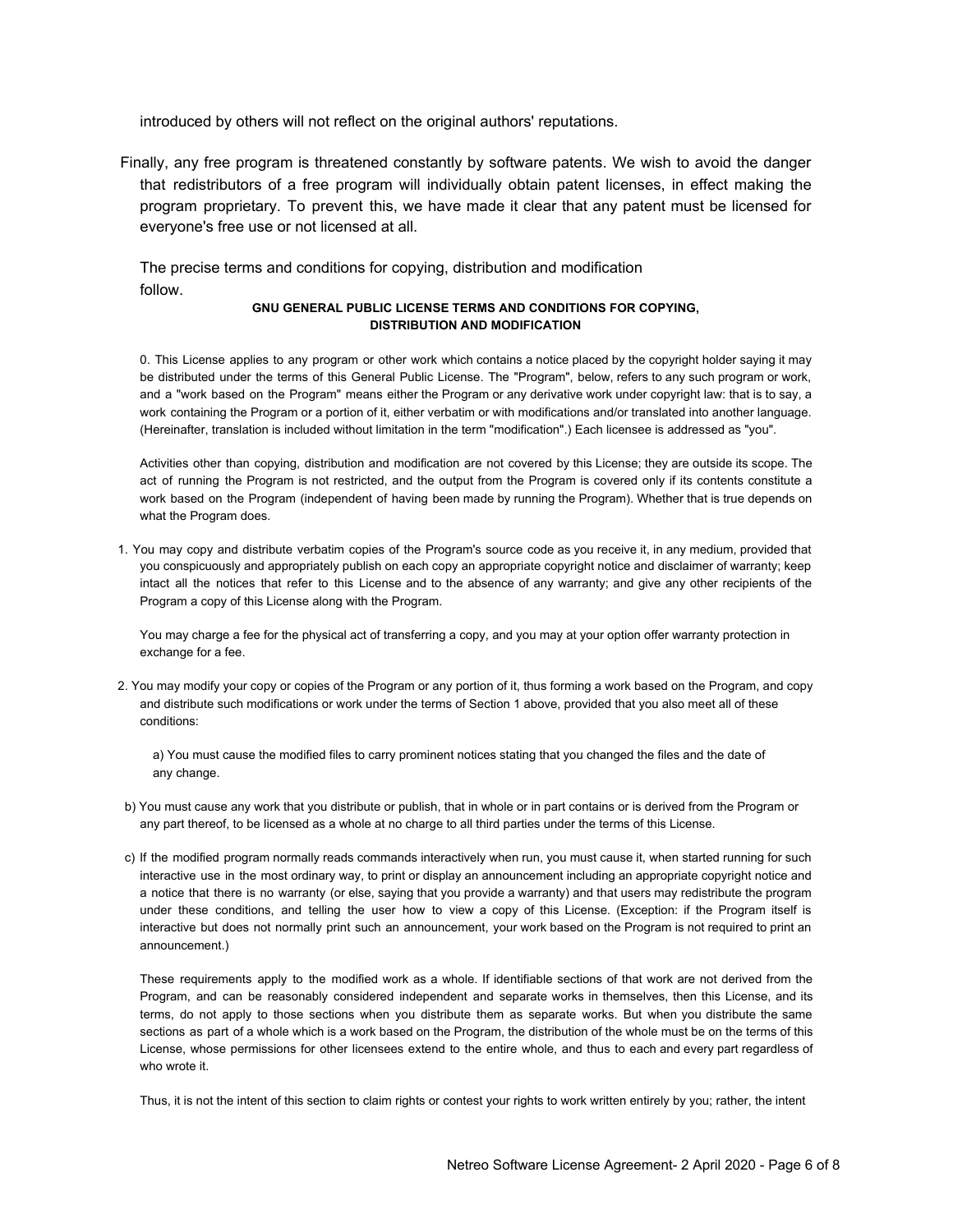is to exercise the right to control the distribution of derivative or collective works based on the Program.

In addition, mere aggregation of another work not based on the Program with the Program (or with a work based on the Program) on a volume of a storage or distribution medium does not bring the other work under the scope of this License.

- 3. You may copy and distribute the Program (or a work based on it, under Section 2) in object code or executable form under the terms of Sections 1 and 2 above provided that you also do one of the following:
- a) Accompany it with the complete corresponding machine-readable source code, which must be distributed under the terms of Sections 1 and 2 above on a medium customarily used for software interchange; or,
- b) Accompany it with a written offer, valid for at least three years, to give any third party, for a charge no more than your cost of physically performing source distribution, a complete machine-readable copy of the corresponding source code, to be distributed under the terms of Sections 1 and 2 above on a medium customarily used for software interchange; or,
- c) Accompany it with the information you received as to the offer to distribute corresponding source code. (This alternative is allowed only for noncommercial distribution and only if you received the program in object code or executable form with such an offer, in accord with Subsection b above.)

The source code for a work means the preferred form of the work for making modifications to it. For an executable work, complete source code means all the source code for all modules it contains, plus any associated interface definition files, plus the scripts used to control compilation and installation of the executable. However, as a special exception, the source code distributed need not include anything that is normally distributed (in either source or binary form) with the major components (compiler, kernel, and so on) of the operating system on which the executable runs, unless that component itself accompanies the executable.

If distribution of executable or object code is made by offering access to copy from a designated place, then offering equivalent access to copy the source code from the same place counts as distribution of the source code, even though third parties are not compelled to copy the source along with the object code.

- 4. You may not copy, modify, sublicense, or distribute the Program except as expressly provided under this License. Any attempt otherwise to copy, modify, sublicense or distribute the Program is void, and will automatically terminate your rights under this License. However, parties who have received copies, or rights, from you under this License will not have their licenses terminated so long as such parties remain in full compliance.
- 5. You are not required to accept this License, since you have not signed it. However, nothing else grants you permission to modify or distribute the Program or its derivative works. These actions are prohibited by law if you do not accept this License. Therefore, by modifying or distributing the Program (or any work based on the Program), you indicate your acceptance of this License to do so, and all its terms and conditions for copying, distributing or modifying the Program or works based on it.
- 6. Each time you redistribute the Program (or any work based on the Program), the recipient automatically receives a license from the original licensor to copy, distribute or modify the Program subject to these terms and conditions. You may not impose any further restrictions on the recipients' exercise of the rights granted herein. You are not responsible for enforcing compliance by third parties to this License.
- 7. If, as a consequence of a court judgment or allegation of patent infringement or for any other reason (not limited to patent issues), conditions are imposed on you (whether by court order, agreement or otherwise) that contradict the conditions of this License, they do not excuse you from the conditions of this License. If you cannot distribute so as to satisfy simultaneously your obligations under this License and any other pertinent obligations, then as a consequence you may not distribute the Program at all. For example, if a patent license would not permit royalty-free redistribution of the Program by all those who receive copies directly or indirectly through you, then the only way you could satisfy both it and this License would be to refrain entirely from distribution of the Program.

If any portion of this section is held invalid or unenforceable under any particular circumstance, the balance of the section is intended to apply and the section as a whole is intended to apply in other circumstances.

It is not the purpose of this section to induce you to infringe any patents or other property right claims or to contest validity